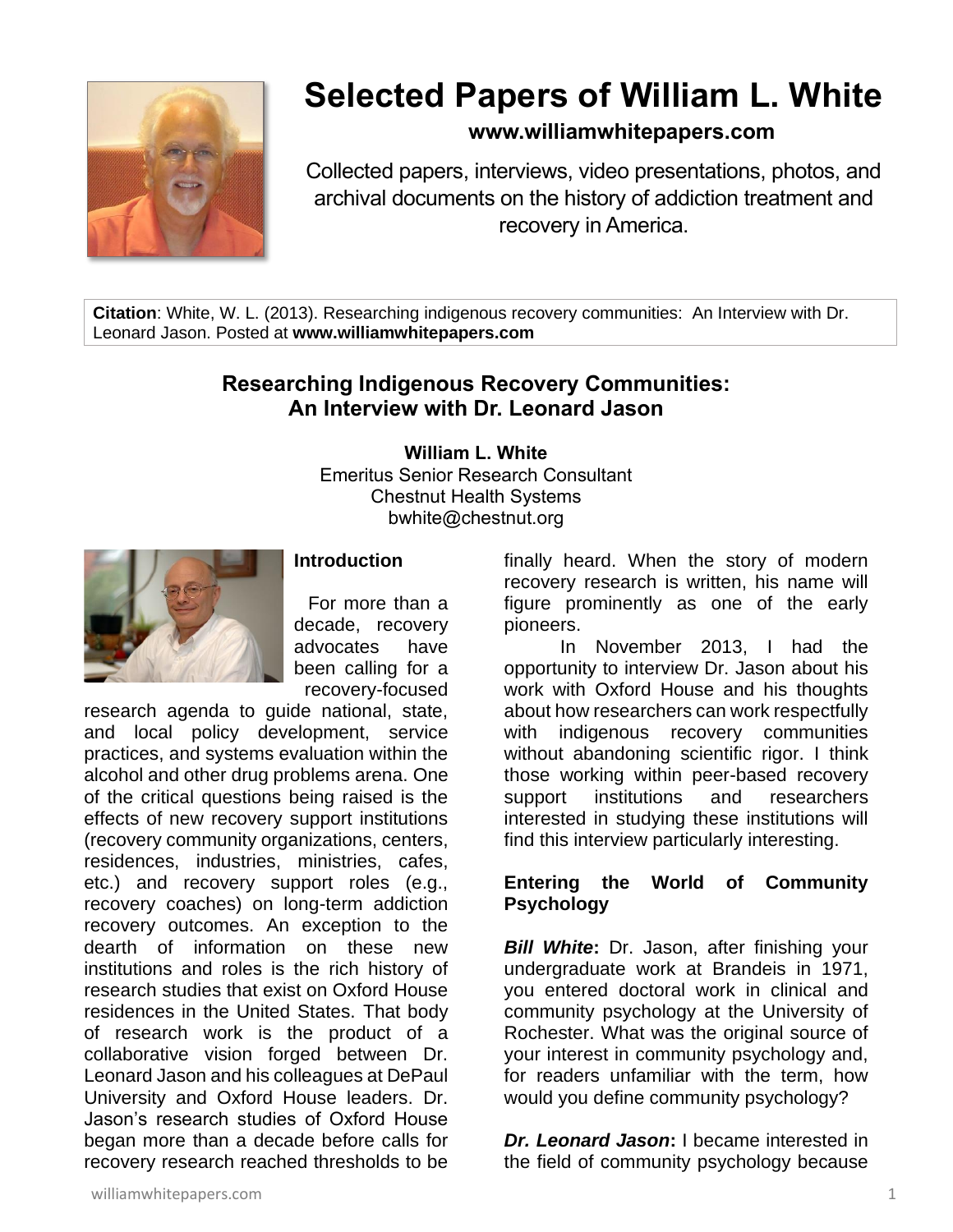of the realization that there were so many people with unmet needs based on the so called medical model, which is a traditional psychology model of service delivery focusing on helping one person at a time through psychotherapy. During my first year of graduate school in 1971, it became apparent to me that clinical psychologists were putting almost all of their time and resources in treating those with the most severe and prolonged problems, and these individuals were the very ones who were the least likely to be helped by our interventions. The community psychology movement began in the mid 1960s by posing the question of how we could reach out to address the largely unmet needs within our communities, and this might involve trying to prevent problems from occurring rather than treating them at their most severe stages. This public health style movement in psychology also was interested in how systems and environmental factors might possibly contribute to our problems. As a first year graduate student, I decided I would become an activist as a psychologist, with my focus being on how to best bring about change using a community psychology model.

I was trained in the more traditional clinical "medical model" at the University of Rochester, but I was drawn to community psychology's call to address a more fundamental second order change, change that's more structural, change that's more enduring, change that involves challenging those in power who control the unequal distribution of valuable resources. This provided a different vision of myself as a psychologist—one that would be involved in trying to work with systems, work with neighborhoods, work with community activists, work with local groups and organizations to address the significant problems that were facing our country in the early 1970s. I certainly was affected by the civil rights movement in the 1960s, as well as the effort to stop the Vietnam War, so being an activist as a psychologist melded my interests in bringing about change as an activist as well as helping people as a psychologist.

*Dr. Leonard Jason***:** Yes. Actually, my

into its own as a specialized field?

advisor, Emory Cowen at the University of Rochester, was one of the first community psychologists in the mid-1960s. It was a very exciting time as community psychologists were discovering there was more we could do than just sit in our offices and wait for people to come to us using a medical oneon-one service delivery model. The emerging vision was much more one of going out to the community working with community groups to identify and resolve problems and to address these problems through more structural approaches. I credit Emory Cowen for expanding my vision of the roles I might play in the future. As a first year clinical graduate student, I said to myself, "This is really what I want to do. I want to be a community psychologist."

*Bill White***:** Wasn't that also the time community psychology was really coming

#### **Early Interest in Addictions**

*Bill White:* How did you first get interested in the addictions arena?

*Dr. Leonard Jason***:** When I was a graduate student, I wanted to focus my work on tobacco because it was killing hundreds of thousands of people every year. If you take all the drugs and substances, none maim and kill more people than tobacco. The problem I faced as a graduate student was that just about everyone who was a faculty member who could mentor me was a smoker, including my advisor Emory Cowen. I had to wait until I graduated from the University of Rochester and began my academic career at DePaul University in 1975. Then, with more professional freedom, I started working on finding ways to help people who do not smoke reduce their exposure to passive smoke and to prevent youth from starting to smoke in the first place. If you can believe it, I walked around one day with a stopwatch, and I found out I was exposed to 60 minutes of tobacco smoke every day. I also had an ashtray in my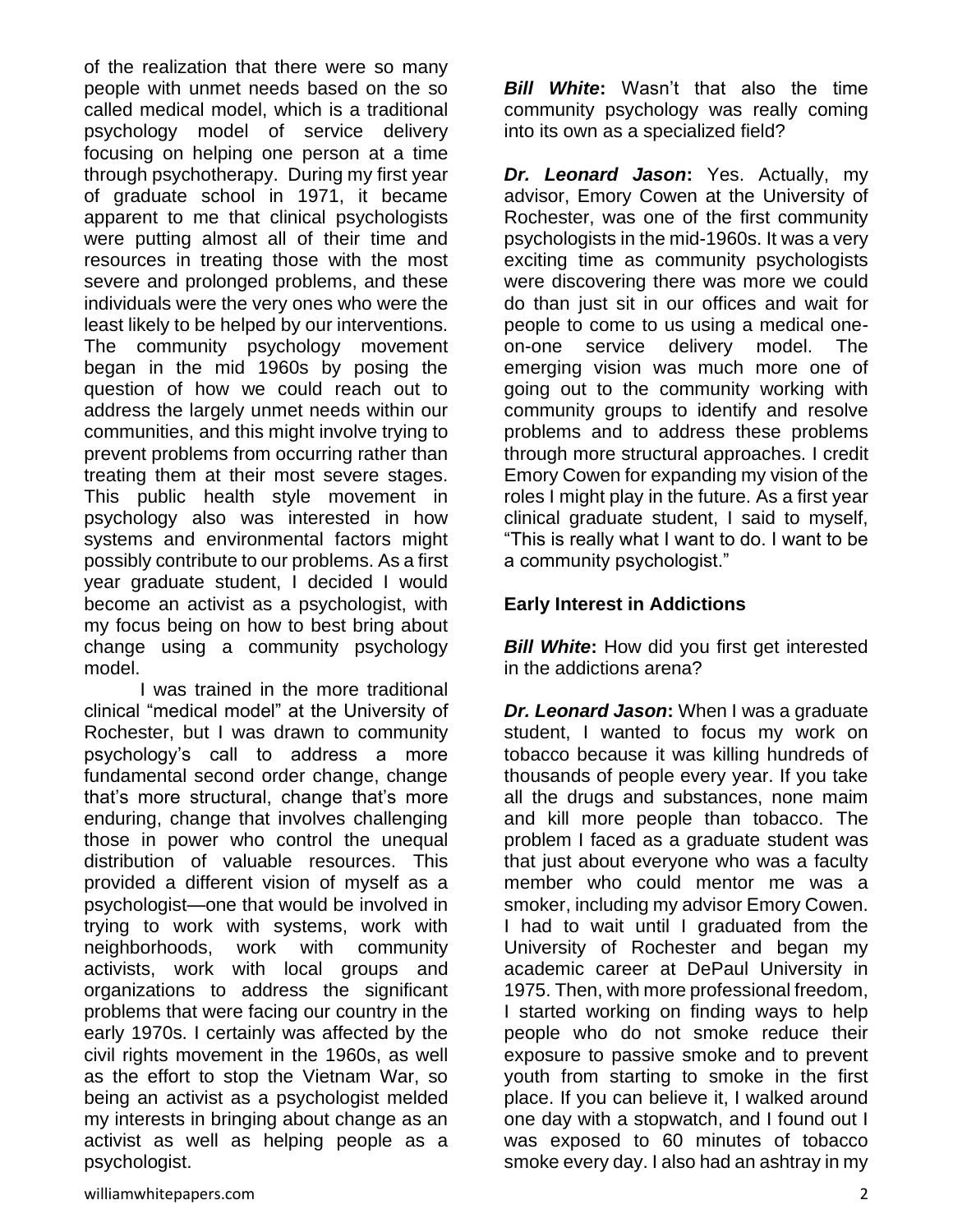office, even though I was not a smoker, and that gives you an idea of how smoking was a part of the norms of society at that time. So, I worked with the Chicago Lung Association on helping non-smokers deal with this issue by doing things like creating non-smoking sections in a variety of different settings, including the cafeteria at DePaul. Then I began to focus on how to prevent people from starting to smoke and how to help people stop smoking. I went into the schools, and I developed a series of smoking prevention and cessation programs.

As I developed these programs working with students, a few said something like the following to me: "You know, you're telling us not to smoke and that it's not a good thing, but you can go to any pharmacy or a drug store and they sell tobacco. If you provide us programs to help us quit smoking or not to start, but at the same time respected adults in the community are selling tobacco products to us, then we are getting a mixed message, and we then wonder how dangerous can it be to smoke?" Sending this type of mixed message got me concerned and I began shifting my focus in the 1980s to the question of how we could get stores, commercial retailers, to stop selling tobacco products to minors. In 1988, we sent some youth into stores to see if they could purchase tobacco, and we found that the vast majority would sell minors tobacco. We next worked collaboratively with Woodridge, Illinois, and Officer Bruce Talbot for a number of years to show how a town could actually get stores to stop selling tobacco to minors. The way we did that was by sending minors into retail outlets and giving the stores consequences, including fines and potential loss of their license to sell tobacco products, if they sold tobacco products to minors. Woodridge, Illinois, in 1990 was the first city in the United States to show that through such enforcement measures, you could reduce illegal sales of tobacco to minors to just about zero.

#### *Bill White***:** That's remarkable!

*Dr. Leonard Jason***:** The model used in Woodridge was replicated across the

country. Buzz Talbot, the police officer who I worked with in Woodridge, became a national figure in the smoking prevention movement. When I sent my findings on the study from Woodridge to the *Journal of the American Medical Association* for publication, they initially rejected the article, which often happens with journals that have a high manuscript rejection rate. Around that time, Officer Talbot received an article to review on educational approaches to reduce illegal merchant sales, from the same journal. Officer Talbot immediately called me asking me what he should do as someone outside of the research field. I responded by telling him that he was now considered an expert and encouraged him to write up a review of the article. In Officer Talbot's review, unbeknownst to me, he stated that the education-only approach that was used in the article he was reviewing would never work, but that researchers at DePaul University had found that fining did work to reduce illegal commercial sales of tobacco to minors. A week later, I was contacted by the editor of that journal and asked if I would be willing to resubmit my manuscript. I did, and it was later accepted. This was clearly an unexpected benefit I received from my collaboration with Officer Talbot.

Work like this is really what community psychology is all about. Using my evaluation skills, working with local community groups, like the police department and merchants in that town, showing an innovation and then helping a police officer become a change agent who was able to help influence legislation throughout the country so that, now, the vast majority of stores throughout the US actually do not sell tobacco to minors. So that was a journey of about 35 years, and I loved doing this type of basic tobacco policy research as I tried to help the non-smokers so that they didn't have to be exposed to tobacco. It was exhilarating to work on this type of socially relevant work involving trying to prevent youth from actually starting this very deadly habit, and directly fighting the tobacco industry who were making these deadly products so available to our youth. We had some major successes in this area, and we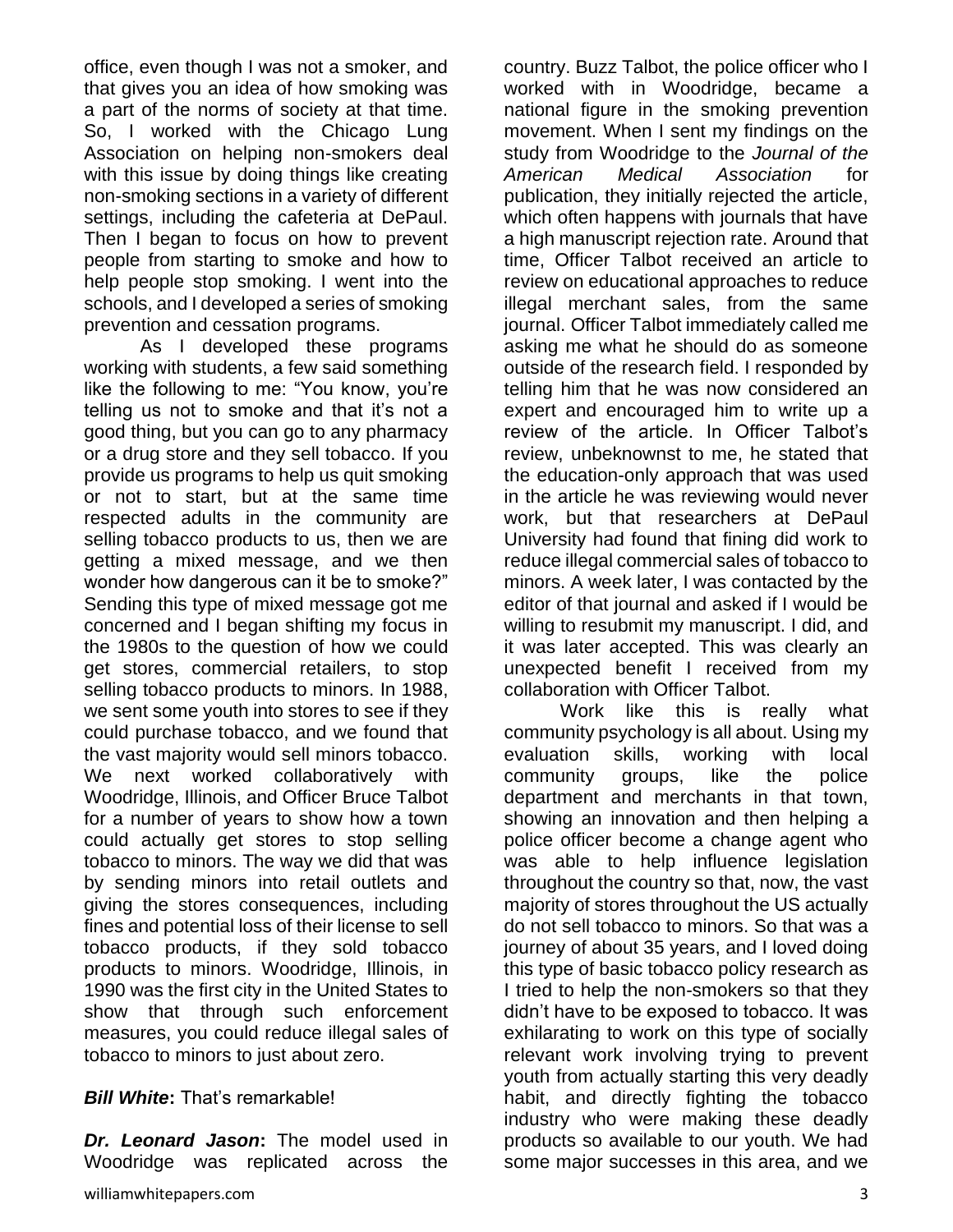do think that restricting access to tobacco has made a difference, and these strategies are now widely adopted in the US and in many other places throughout the world.

#### **Discovering Oxford House**

*Bill White***:** Now, how did you first get interested in Oxford House?

*Dr. Leonard Jason***:** I had been involved in conducting substance abuse prevention programs in addition to the school-based tobacco prevention programs in the late 1970s and 1980s. Then in early 1990, I watched a *60 Minutes* broadcast on TV that profiled Paul Molloy and his work helping developing people in recovery. The movement was called Oxford House. When I saw this show, I said to myself, "This is a perfect laboratory for a community psychologist." In a sense, the Oxford House movement involved a group of recovering people who were basically renting houses and living communally. People who came into the house could stay as long as they wanted as long as they paid their rent, didn't take alcohol or drugs, and did the chores that were assigned to them. And I said to myself, "This is really forming families and communities for people who don't have them." It was quite exciting and I thought as a community psychologist, I could collaborate with these developing communities, which involved supportive networks for people who were in desperate need of such connections. I thought to myself, "If you have a network that's filled with people who aren't working and who are possibly doing illegal activities and using drugs, you'll probably be more likely to engage in those activities. But if you're in a network of people who are working and not taking drugs, that could make a difference for a person's long-term recovery." So I called Paul Molloy on the telephone after I saw the *60 Minutes* broadcast on TV and offered my services as a community psychologist to work with him on evaluating Oxford House. He was happy to be a part of a collaboration that's been going on now for over two decades.

*Bill White***:** Based on the research you and your colleagues have done on the Oxford House model, what can you say today from the standpoint of science about the influence of participation in Oxford House on recovery outcomes?

*Dr. Leonard Jason***:** Well, the outcomes from our data suggest that if you can live in a recovery setting, like an Oxford House, for six months or longer, important changes can occur to your social network, to your sense of self-efficacy, and to your abstinence from alcohol or drug use. The challenge for mental health professionals and addiction professionals is how to help people transition into healthy networks and maintain those networks for a long enough period of time to enhance their chances of not using. I think that's the secret of the Oxford Houses and achieving these outcomes in such economical ways. The key seems to me to be helpful support from peers for this new lifestyle, and we know that we need to really have people stay abstinent for two to five years to ensure that it is sustainable for the long run. Imagine just coming out of jail or prison with a substance abuse problem, and how easy it would be to hang around and socialize with the very people who previously supported your drug use and illegal activities. That's the situation that we're faced with. How do we break that cycle in efficient, economic ways? That's what communities like Oxford House provide.

*Bill White:* Have the positive effects that you've found in evaluating the outcomes from the Oxford House been extended to diverse clinical and cultural populations?

*Dr. Leonard Jason***:** We have a study that we have just finished with Latinos. We found that only about three percent of the Oxford House population, which is over 10,000 at any one time, were Latinos, and most of the Latinos in Oxford House were more or less what is called acculturated, which means very assimilated (one manifestation of this is speaking English). We wondered if there were Latinos who were not going into these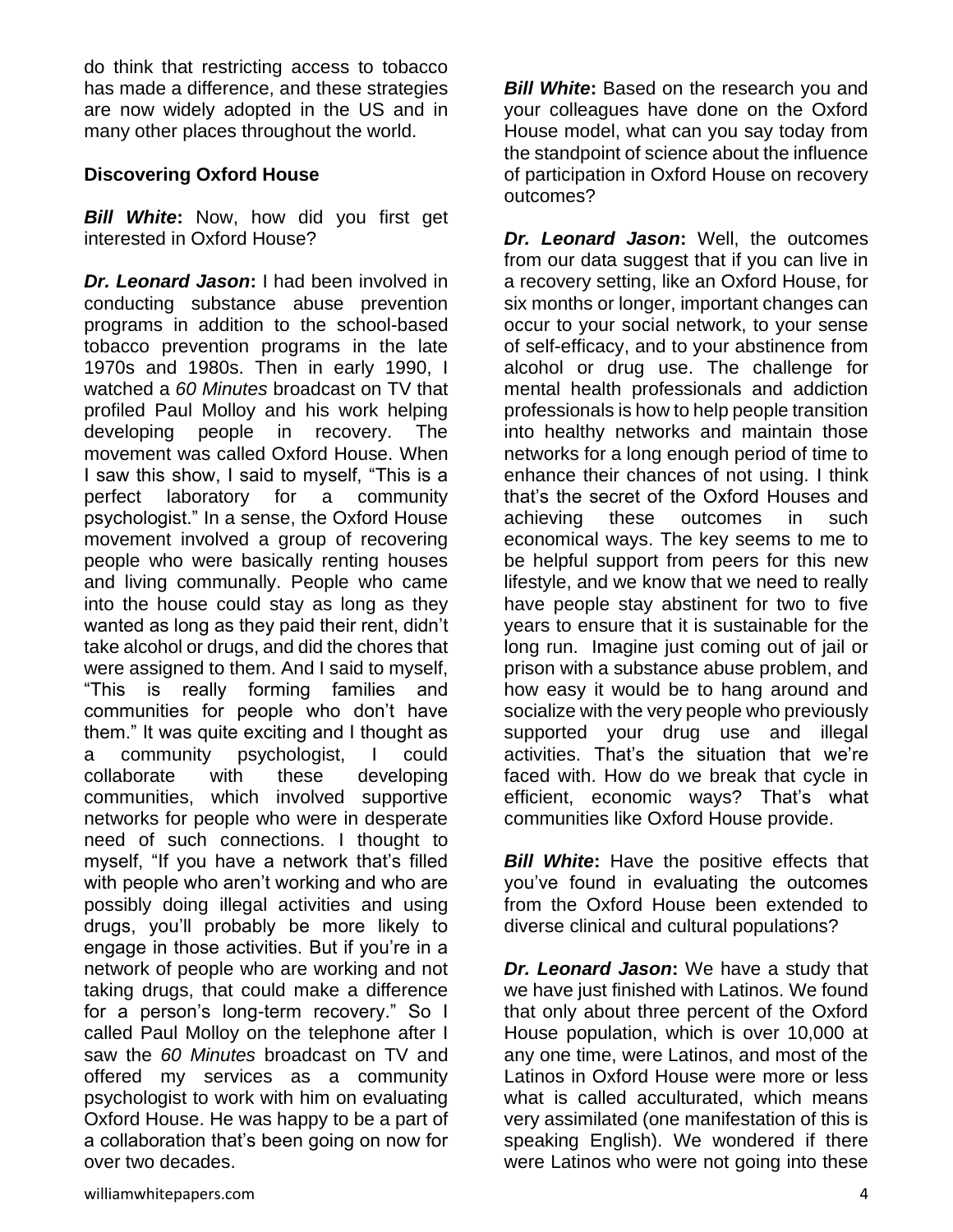recovery homes because they didn't feel comfortable Spanish was spoken nor was there an emphasis on the traditions of the Latino culture. So, we recently set up an experiment where we sent Latinos into a traditional Oxford House or a culturally modified Oxford House, one that had just Latinos in it. What we found over time was that both types of recovery homes were successful across multiple outcomes. We have also conducted a study with people who are deaf living in Oxford Houses in Washington that also had good recovery outcomes, and we've found similar positive outcomes in studies of Native Americans and African Americans in Oxford Houses.

*Bill White***:** Wasn't there also a study of people with co-occurring disorders experiencing positive outcomes in the OH model?

*Dr. Leonard Jason***:** Yes, that was some of John Majer's work, who was one of my students. John looked at a large sample of Oxford House residents who had experienced significant psychiatric problems and they did quite well. We discovered that persons with the most severe mental illnesses, such as schizophrenia, need settings that have more medical supervision, but those with histories of various anxiety or mood disorders function very well in the recovery homes we have studied.

**Bill White:** Over the course of your work with Oxford House, they've significantly increased their services to women and women with children. What have you found about the effectiveness of services for this population?

*Dr. Leonard Jason***:** Women make up about thirty percent of Oxford House residents and a number of their residences accommodate their children. In general, we found excellent outcomes for women and mothers with their children living in Oxford Houses. A number of the women in the house become like aunties for the kids, providing multiple parent roles, which is good for mothers and children. We're actually doing a study now

where we're interviewing the children who live in Oxford Houses to evaluate their experience of living in a recovery residence. Some of these youth have been traumatized by the substance abuse world that they've been exposed to and now they have a stable place to live and people who care about them. An Oxford House could really be a nice preventive vehicle for youth—where living in a recovery residence could positively affect the trajectory of their future risk for a substance use disorder. We're very excited about doing this study of youth who live in these recovery homes to see how they are impacted over time.

By the way, some of the houses for men also accommodate children. One of the studies that we did found that the sense of community in houses with men and children was the highest we'd ever seen. There is something about having your kids living in a house with men that seems to facilitate connections and caring for men.

*Bill White***:** Wonderful! Traditionally, recovery residences have been thought of as an adjunct to professionally directed addiction treatment. I'm wondering if there's anything in your research to suggest that Oxford House-type communities may also constitute an alternative to addiction treatment for some people.

*Dr. Leonard Jason***:** Yes, I think so. In a number of the houses, residents go to the self-help groups outside the house. While living in the house, residents often feel like they are in another self-help group because you're being encouraged and being challenged to do better 24 hours a day. When residents are voted into a house, they are asked to have one-on-ones where the new resident sits down and gets to know each person in the house. There are weekly business meetings where residents talk about how things are going. In a sense, we are talking about a whole lifestyle change that often comes with living in an Oxford House. There are some people who just live in an Oxford House, while others combine it with professional treatment and with AA, NA,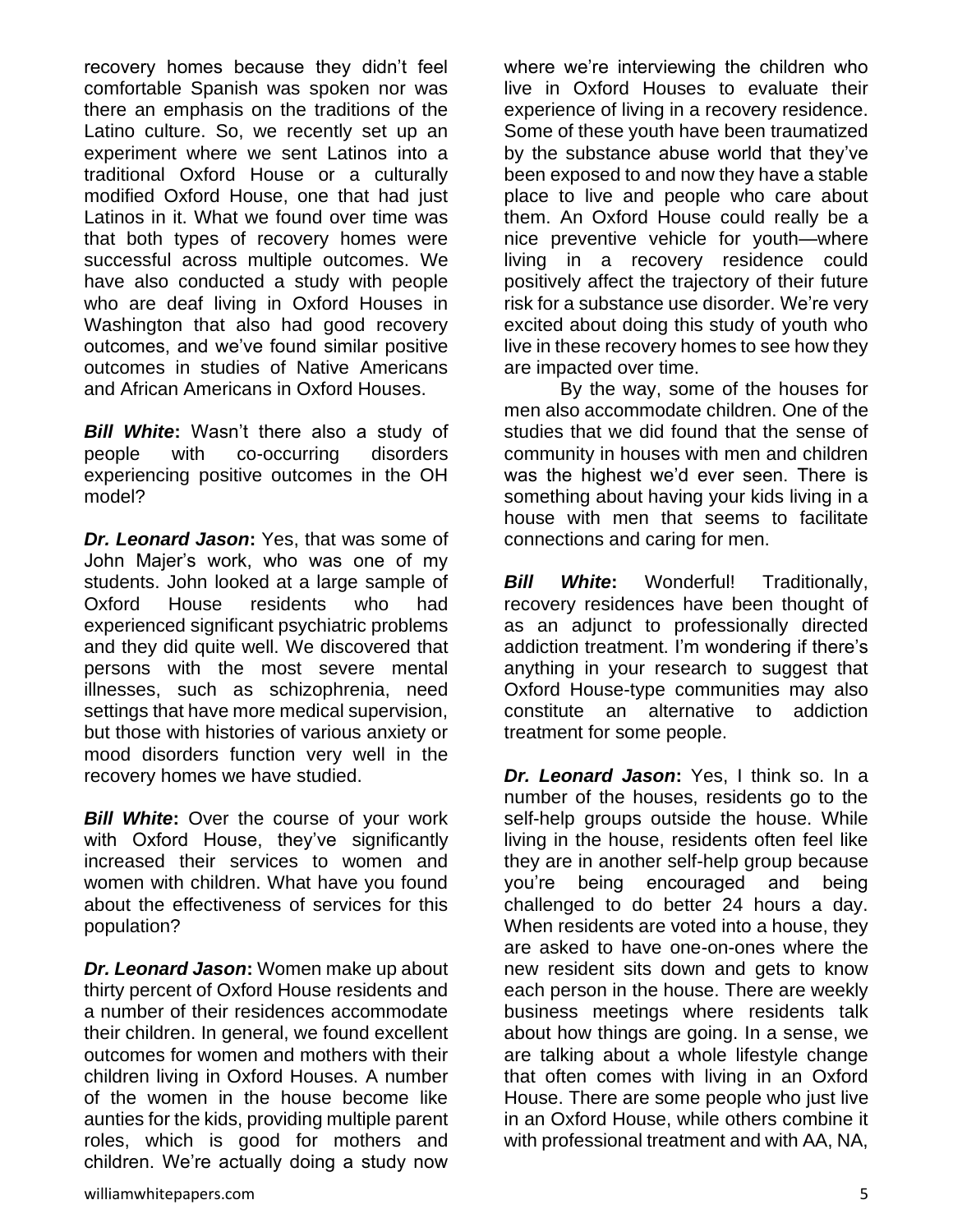or another mutual support fellowship. These represent different styles of recovery.

#### **NIMBY**

*Bill White***:** Let me take you to another area and that's the NIMBY (Not in My Backyard) issue that many recovery homes face and that sometimes prevents their opening or relocation to another neighborhood. What does your research reveal about neighborhood and community attitudes towards Oxford Houses?

*Dr. Leonard Jason***:** We did a study a number of years ago where we interviewed people in the house who were living right next to an Oxford House and then people who lived a block away to evaluate their attitudes toward Oxford Houses and recovery support services in general. What we found was that the people who lived closest to the Oxford House actually had more positive attitudes than those who lived a distance from the Oxford House. In the case of Oxford House, familiarity breeds respect rather than contempt. I'll never forget the story in Arkansas: when the first Oxford House started, the guy living next door came by with a rifle and basically said, "You guys touch my daughter, I've got this gun for you." A year later, the mayor was taking pictures in front of the house and neighbors were bringing food over. There was a real camaraderie. If you think about it, Oxford House members make good neighbors, and there is far less substance use going on in an Oxford House recovery residence than anywhere else on the block.

*Bill White***:** Have you discovered strategies that some of the recovery residences have used to enhance that relationship with the neighborhood and community?

*Dr. Leonard Jason***:** I think it's neighborliness—just helping out. I recall one story of a location in which neighbors were concerned about drug dealers on the block and they weren't sure what to do. The Oxford House residents talked to the dealers and basically said, "You can't be on this block doing this illegal activity," and the dealers left that block. The Oxford House residents had effectively worked with their community and were appreciated by the others for solving a vexing problem. It's interesting that sometimes experiencing addiction in your life can bring knowledge and skills that can be helpful in other areas, such as the example I just mentioned. Oxford House residents sometimes use their skills to help solve community problems and help their neighbors. They use their background to make a difference as a citizen. When people in Oxford House recovery residences start caring for their community by solving problems, they alter people's perceptions about the value of a recovery home as well as its inhabitants.

One of the fears of neighbors of an Oxford House is that their property values will go down because of the presence of a recovery home on the block or in the neighborhood. I have testified in a number of court cases where they have passed restrictive laws in an effort to get rid of all such houses. For example, a municipal regulation could say that you can't have more than five people in an Oxford House and, of course, Oxford Houses often need more people in it to keep the rent down and pay the bills. Those court cases have generally been solved successfully when we presented data that property values did not decrease because of the presence of an Oxford House, and that houses with larger numbers of residents actually had better outcomes.

#### **Research and Policy Papers on Recovery Residences**

*Bill White***:** Several recent papers have been released that highlight research to date on recovery residences, including some that you helped develop in collaboration with the National Association of Recovery Residences. Could you describe these efforts and how these documents may be obtained?

*Dr. Leonard Jason***:** Certainly. There have been some important developments. I have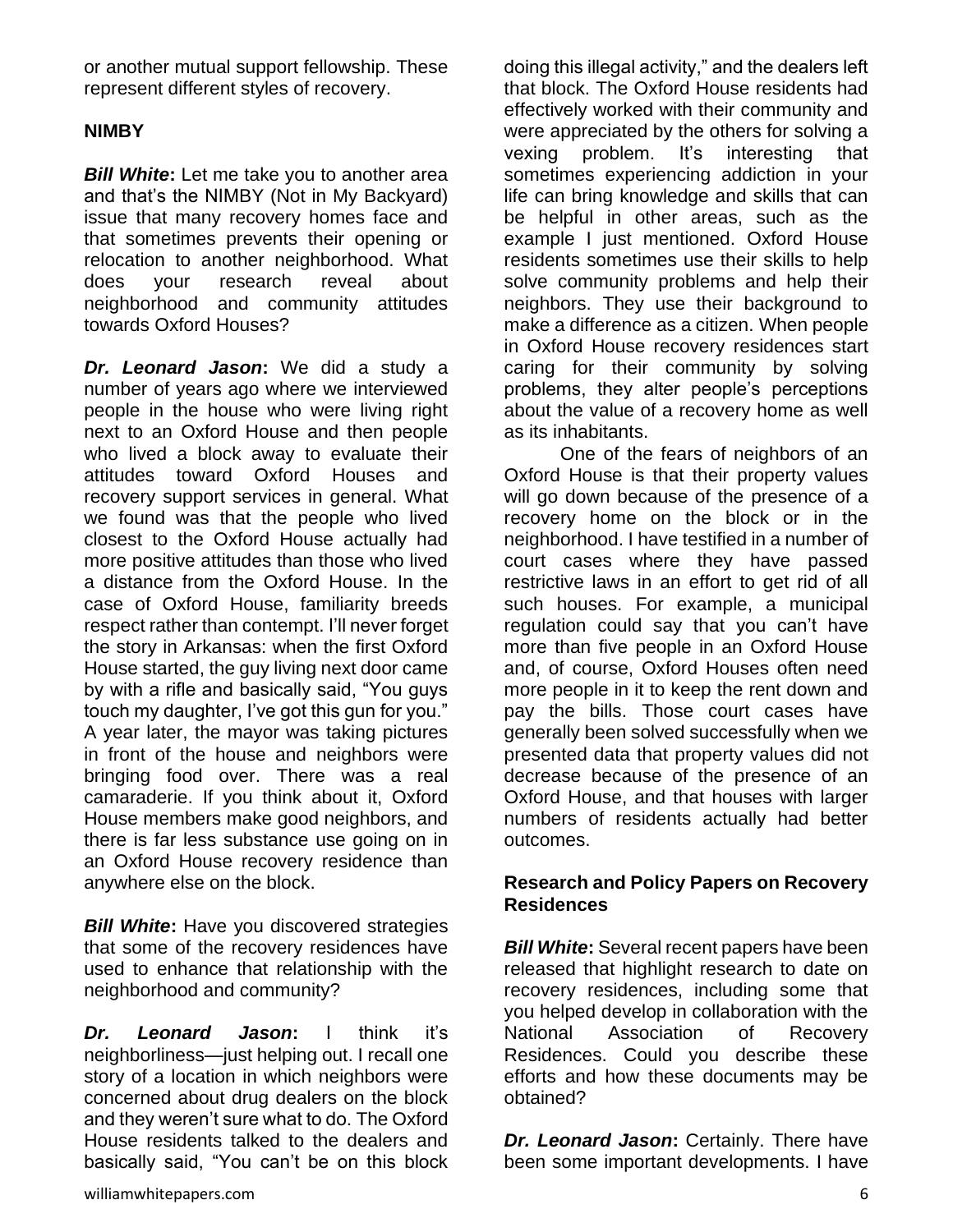worked with Amy Mericle, Doug Polcin, and yourself on a Primer on Recovery Residences and on a policy statement on recovery residences recently approved by the Society for Community Research and Action—both of which were developed in collaboration with the National Association of Recovery Residences. What we basically tried to do was describe the emergence and rapid growth of recovery residences as a new addiction recovery support institution. In these documents, we highlight research to date on the positive effects of participation in recovery residences on long-term addiction recovery and related outcomes. And we championed a research agenda that would address many unanswered questions related to such participation. We further advocated for social policies, laws, regulations, and funding guidelines within which recovery residences can flourish.

We wanted to promote programs to educate local political leaders and the public about the value of recovery residences for individuals, families, and communities in the US, and we wanted to make recommendations about how national, state, and local agencies could support the development of local networks of recovery residences. We recommended strategies to educate and train addiction treatment professionals on the value of recovery residences, and we recommended public education strategies that would address the stigma and misconceptions attached to recovery homes and their residents. The Primer of Recovery Residences is available by clicking [here](http://www.williamwhitepapers.com/pr/2012%20Primer%20on%20Recovery%20Residences%20NARR.pdf) and the policy statement can be downloaded from the [SCRA website.](http://www.scra27.org/policy/documents/rapid-response-position-statements/positionstatementrecoveryresidencesforaddiction~1)

#### **Role of Community in Addiction Recovery**

*Bill White***:** Addiction and recovery from addiction have historically been described as these highly intra-personal processes, but your work illuminates the role of community in addiction recovery. Could you talk a bit about this perspective?

*Dr. Leonard Jason***:** Yes, Harvard Professor George Valliant conducted long-term studies

on the course and resolution of substance use problems. He concluded that the people you hang around with—your social networks—are critical to successful longterm recovery. When we examined which people came to stay in Oxford Houses for a longer period of time, we found that a resident becoming friends with another house resident was critically important to staying longer in Oxford Houses.

This community perspective is important. As you know, six hundred to seven hundred thousand people are released from prison every year. Many of these ex-offenders, if not most, have substance use disorders. We don't have enough mental health and addictions professionals to treat all those people. Even if we did, meeting on a one-on-one basis for an hour or two hours a week would not effectively deal with this tremendous problem. If you ask people coming out of the criminal justice system, jail or prison, "What do you need," they'll say to you, "We need a place to live that's safe, and we need a job." And those are the two very things that our society has problems providing, so when I think about the community, I think about these important structural changes that need to occur so that we can reintegrate such individuals back into society. We have a tremendous need for housing and paradoxically, we have a tremendous amount of available housing. How do we bring these two realities together in a way that solves problems? There are literally hundreds of thousands of houses that are in foreclosure, and there are hundreds of thousands of people who have been dealing with addiction who need affordable housing. How do we bring these two forces together to support each other so that those who are homeless, those who have addictions, those who have a multitude of other problems, have a meaningful place to live that doesn't cost society a lot of money? Society doesn't have that money to provide Cadillac-like services for these most needy citizens. That's a structural issue that will be needed to solve this problem, not just a one-on-one therapeutic medical model endeavor. People may need therapy, but the prognosis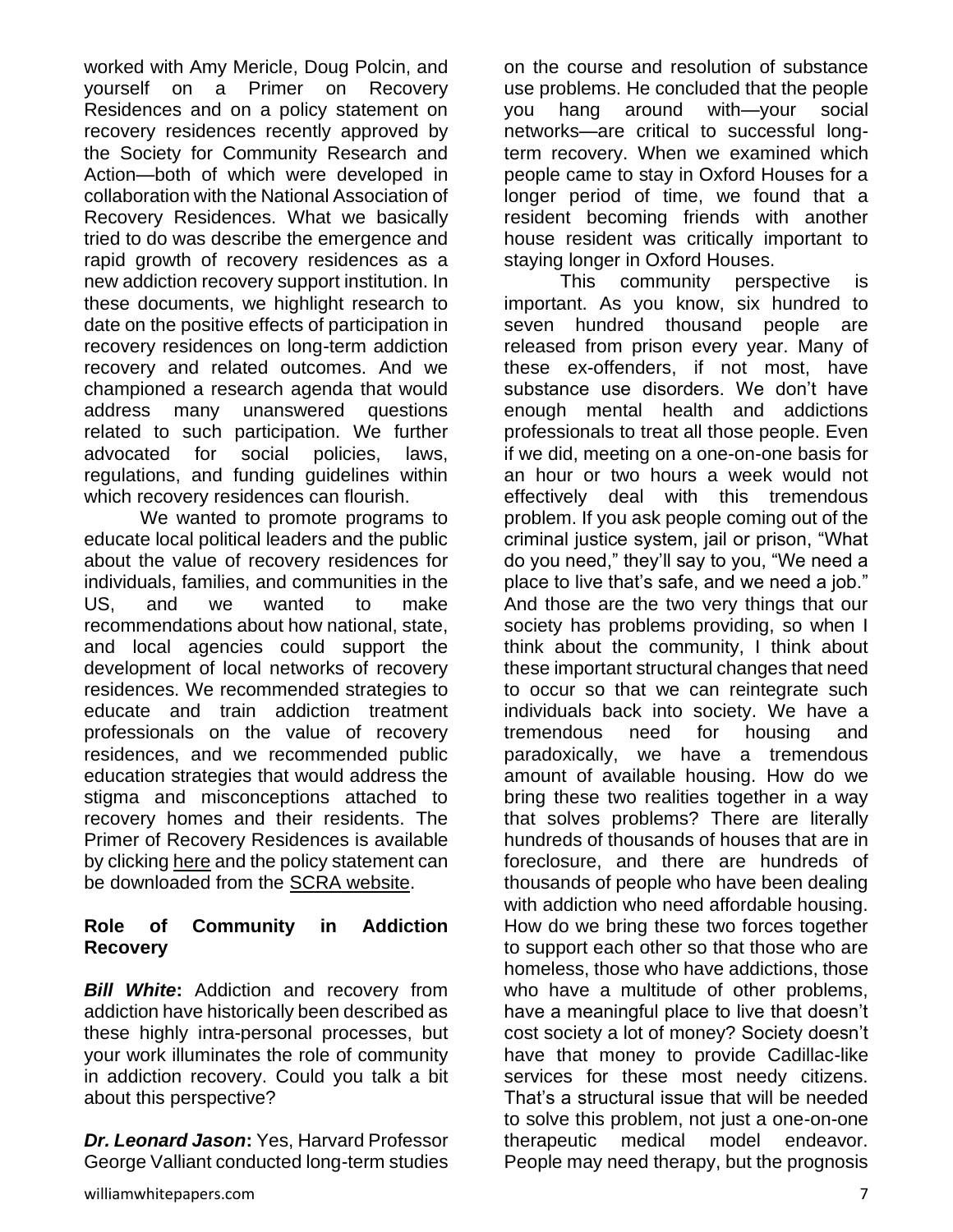for long-term recovery rests on far more than access to therapy. People need a stable place to live and access to jobs. That needs to be the focus of more of our efforts, and if we fail to deal with these real problems, than we will continue to have unacceptable levels of homelessness and people who will continue to revolve within our criminal justice system. We cannot afford this, and as a society, we need to take bold steps to change the current status quo.

#### **Working with Indigenous Communities**

*Bill White***:** Since 2001, you've served as the Director of the Center for Community Research at DePaul. I've been struck by the pioneering approaches you've developed there for working with natural, indigenous communities. Could you describe some of the principles or approaches that have guided the relationship between your research team and these natural communities?

*Dr. Leonard Jason***:** Okay. The first principle is that working with such communities involves a long-term relationship. Like the collaboration with Paul Molloy and the Oxford House organization or other groups that we work with, it's not a one-year or twoyear type of relationship. It's over decades. In such a period of time, you can see the relationship evolving and the development of trust. I'll give you an example. For about the first seven years of my relationship with Paul Molloy and his organization, we had kept applying for grants at NIH to do an Oxford House evaluation, and we weren't successful in getting any of our grant proposals funded. Eventually, I said to Paul, "Look, the funders and the reviewers want us to do a randomized study, which means that some people get the intervention, some people don't. I don't think we could really do that in Oxford House, where residents vote on admitting new members. How do you do a randomized design when people living in the Oxford Houses are deciding whether or not to let that person in?" Paul Molloy replied by saying something like this: "Look, I trust you. We've been working together for a couple of years on different pilot projects. We're going to make this work for you." So, because we had that trusting relationship that had been built over the past few years, he was able to help us implement a randomized experimental design that allowed our group to get funding from the federal government. So, that long-term relationship and trust is critical as well as having long-term patience. The clear message is to stay with it. Don't give up. If one writes a grant, you might not get it funded, but if you stay with it for long enough, and you and your community partners stay committed to the cause, you have a better chance of being successful.

Another key part of social change is the evaluation piece, as this allows our efforts to constantly be changing, as we gain new insights about what we might do in a more impactful way. We're really often at the surface of understanding what occurs in Oxford Houses. We need to know more about the active ingredients in a successful residence experience for the recovering person. For example, how do new residents fit into their house—or fail to? What do they need to take away from it in order to put their lives back together? Are there more systematic ways prospective residents could prepare for a successful stay? How do residents' relationships within the house, as well as within their own (non-house) personal networks, interact to fulfill recovery requirements? The answers to such questions would help us understand the way recovery-oriented house cultures develop, are maintained, and are extended to new residents, and how this process interacts with residents' attempts to refashion their personal networks to support their recoveries.

In our efforts to bring about social change, we also need to distinguish between first order and second order change. Let me give you a quick example. Say you're on a beach and someone's drowning and so the lifeguard goes in and saves the person. And then someone else is drowning, and that person is also saved. And this keeps repeating itself over time. Well, it's important to save these people but structurally, people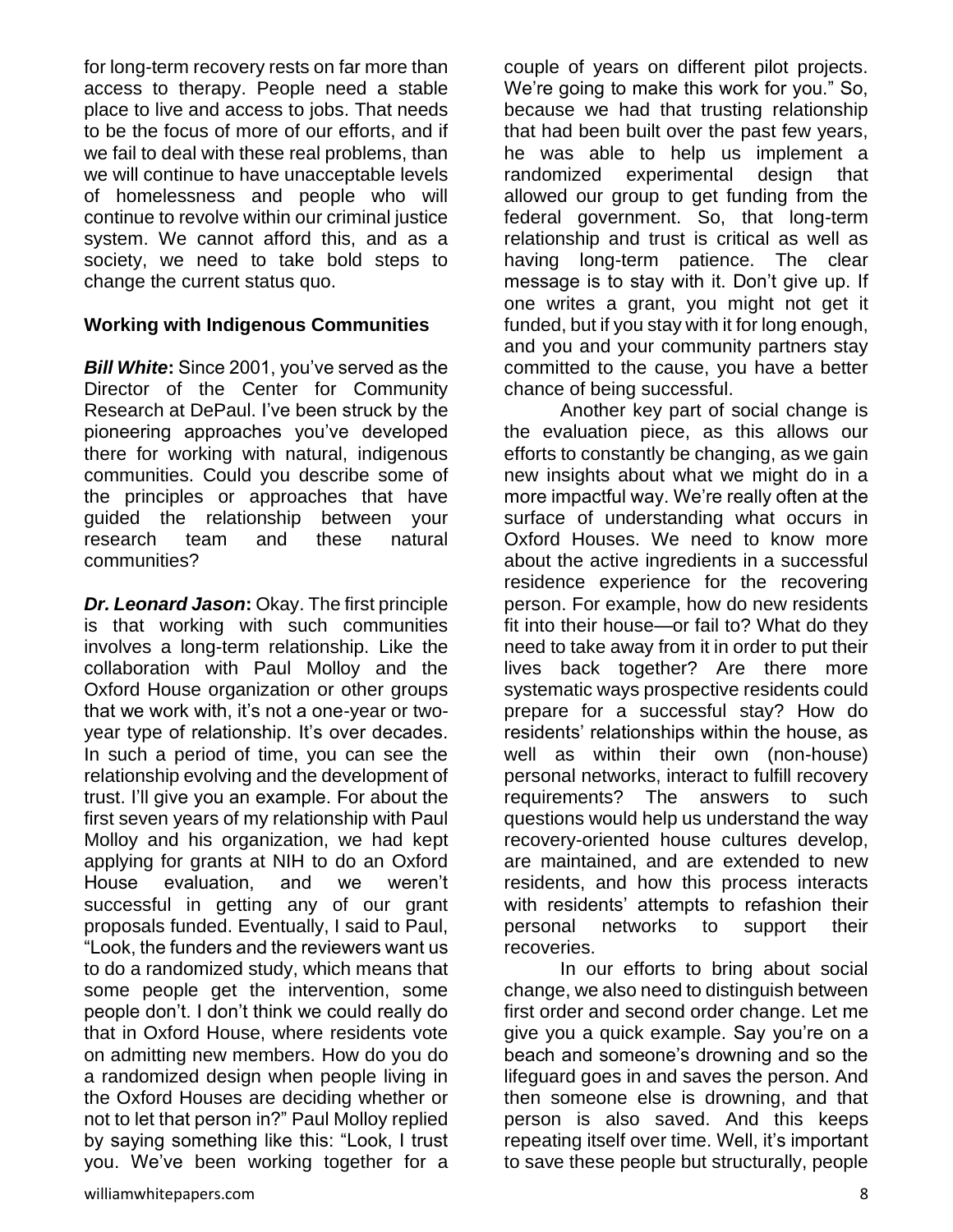might be drowning because they have never been taught to swim. What if you set up swimming classes for those people who didn't know how to swim and help them get those skills? For the problem of those that could swim but went into deep dangerous waters with unpredictable tidal currents, you could put barriers up so they don't go into the deep water. Those are examples of secondorder structural change. We need to help people think in those structural terms and that would really be a revolution in how we deliver programs and services.

Finally, when you're dealing with bringing about second order change, you will have to consider the issue of power. Think about it, why is it that we have so many millions of people with substance use disorders in our prison system? Well, there are powerful individuals and organizations that have vested interests in this present system of incarceration. When you work on these agendas, whether it's addictions or tobacco control or other areas, you're going to run into those individuals who control the financial resources, control the settings, the policies, the agendas and, the only way that you're going to work with coalitions to bring about second-order changes is by staying with the issue for a long period of time. Together with your community partners, you will stay committed by celebrating your small wins, and using the research and the evaluation to keep fine-tuning strategies to bring about change.

I've described those principles in more detail in my book, *Principles of Social Change* that was published this year by Oxford University Press.

*Bill White***:** What role can researchers play in helping mobilize local citizen groups into empowered, self-learning communities that can challenge some of those power interests?

*Dr. Leonard Jason***:** I think that's really what the future's going to be about—working with community groups to exert the pressure on the status quo for real change. I think academics, like community psychologists, can bring our analytic tools to our

collaborations with these natural community groups. We can go into a setting and we can collect and evaluate data that can sometimes make a difference for local groups and their respective communities.

Let me give a concrete example. A lawyer called me up and said, "We have a community group that wants to close down the Oxford Houses and what they're trying to say is that you can't have more than five people living in an Oxford House. This lawsuit has cost us a lot of money. Can you help us?"

I said, "Well, actually, I published an article on this" and I emailed it to him. This was in the morning, and the article basically indicated that if you had more than five people in a recovery residence, you had better outcomes because you had more people to pay the bills, more social interaction and more individuals with an opportunity for leadership positions compared to houses with fewer people. Well, the judge was given my article and in the afternoon ruled for the Oxford House. I got a note back the same day saying after months of working on this case, the judge ruled for the Oxford House. That's the power of data to bring about change.

*Bill White***:** It sounds like you allowed the needs of Oxford House over the years to shape the kind of questions you were going to study.

*Dr. Leonard Jason***:** That's right. I usually go to the Oxford House conventions where we present some of the results of what we've been working on over the past year. We ask folks at the conventions what they think needs to be done and what we might be missing in our work. Well, one year, this guy came up to me at the end of my talk and said, "See that woman over there?" I said, "Yeah." He said, "Well, she's HIV positive and I would have never talked to her before, but after living in an Oxford House, I began changing who I was and I became a more tolerant person. Don't just study abstinence and sobriety. What we want you really to study is how we're changing as people and how we are becoming better, more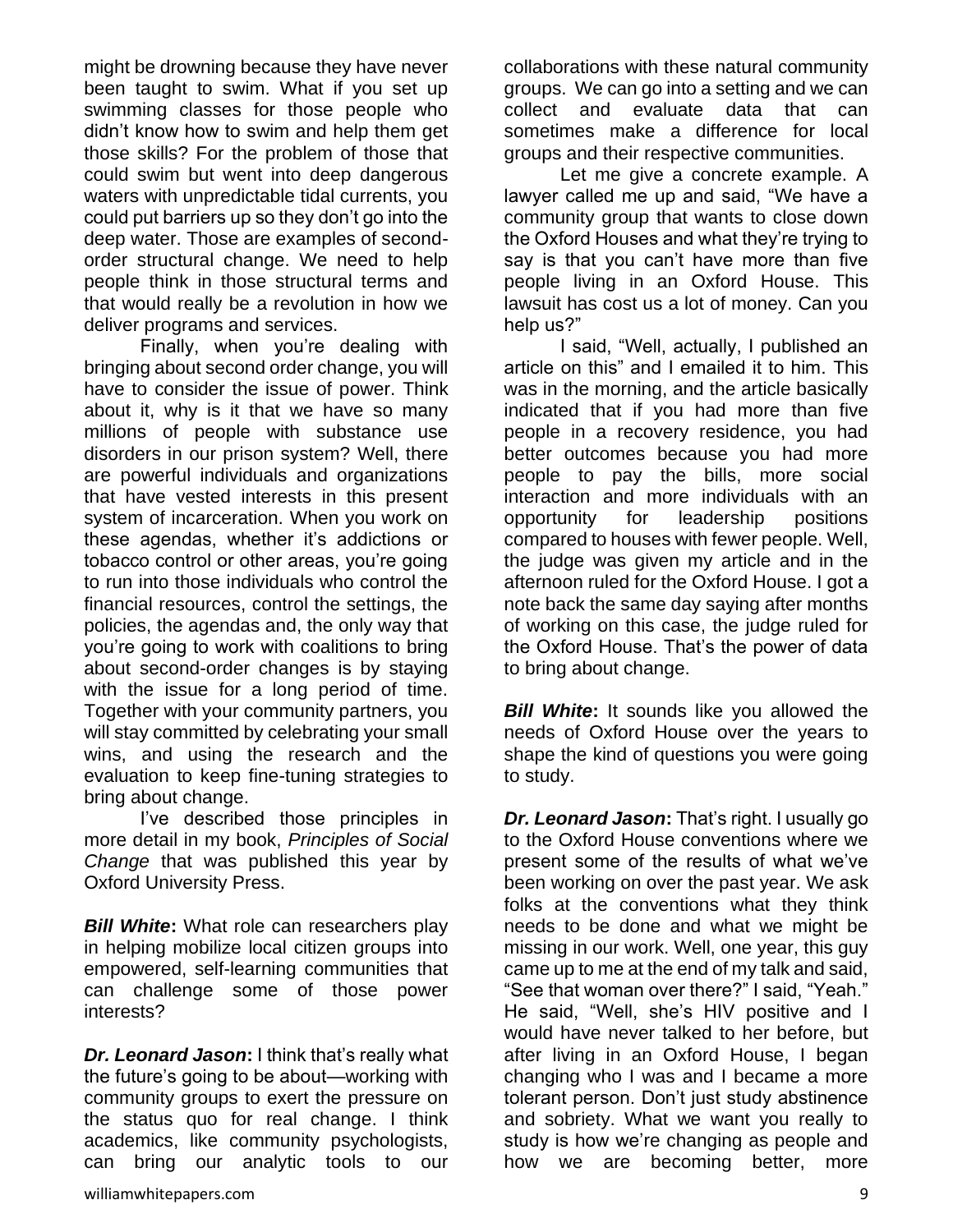compassionate and caring people." I brought this feedback to my research team, and we put a measure of tolerance in our next study. Brad Olson, one of my colleagues, found over time that tolerance actually increased through Oxford House participation. Sometimes, the most fundamental questions that were asked at my center have come to us from the people most affected by what we are investigating. It's really a partnership of how we can work with community groups to answer their questions.

*Bill White*: Are there ways grassroots indigenous organizations can be corrupted or colonized by more powerful private or governmental organizations?

*Dr. Leonard Jason***:** Yes. We have to be very careful that these community-based organizations don't get dominated by such powerful interests and have significant innovations crushed in the process. The real classic example of that is the Substance Abuse and Mental Health Services Administration, SAMHSA, that had a staff person assigned to study Oxford Houses for a year, and he wanted to find a way to expand the number of Oxford Houses nationally. They looked at the Oxford House organization and then they concluded that it was kind of messy, not well organized, and certainly not as systematic like the research shop at my center. The person from SAMHSA approached me and said something like this: "We'd like to give you millions of dollars if you would be the person in charge of training and supervising recruiters of Oxford Houses so that we can open up more houses nationally." I said "no" because that wasn't my job and that was the job of the Oxford House organization. Sometimes these self-help groups are a little bit messy and not as organized as we might want them to be. We just need to be careful that innovations like Oxford House are not controlled and dominated by federal funders who could easily destroy and undermine these innovations. The question is, "How do we provide resources that help these types of organic, self-help groups but at the same time protect the autonomy and

independence of those groups so that they don't become dependent on the sources of the funding?" I fundamentally believe that we need to support community initiatives and settings that are successful at solving problems and thinking about larger ways of achieving structural change.

#### **Research Team Composition**

*Bill White*: You've referenced the team at DePaul a few times through our interview. What has this team meant to you in terms of the different backgrounds and areas of expertise that members have brought to this overall effort?

*Dr. Leonard Jason***:** We really are multidisciplinary. We have people who are biostatisticians. We have people in economics who know how to do cost-benefit analyses. We have the sociologist who works with us on social networks. We're constantly bringing new voices, new people with different perspectives.

#### **Career-to-Date Reflections**

*Bill White***:** If you look back over your career, what do you feel best about this work that you've pursued for so many years?

*Dr. Leonard Jason***:** I think the thing that stands out to me is the relationships. This goes from our research staff to our community partners. And of course, there are the relationships with our collaborators, and just being able to know people, for example, in the Oxford House organization for years and years—like Paul Molly, and Leon Venable, who is the President in charge of the Illinois state organization who I've known since 1993.

And then there are the end users of this research and advocacy. As an example, in the 1980s, I was doing this smoking cessation program on WGN—it's one of the TV stations in Chicago. A person who worked at DePaul as a painter went through this program. The intervention was on the evening news for thirty days and we were probably doing reality TV before it became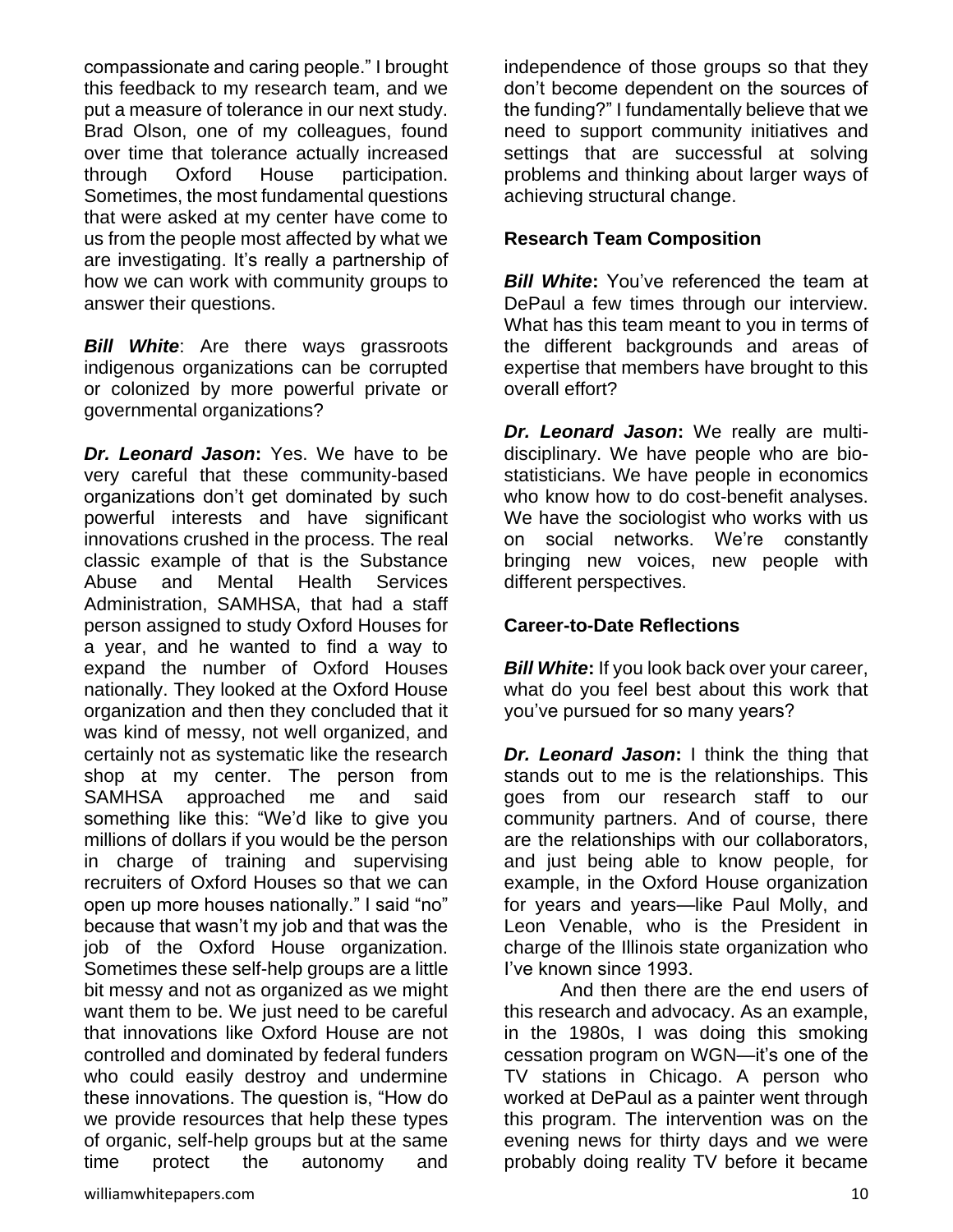popular. We'd have people going through a program on how to quit smoking and we had support groups set up in settings all over Chicago. We also distributed over a hundred thousand self-help manuals as part of our community effort to help people quit smoking. This painter at DePaul quit smoking in the program and then, for the next fifteen years, every time he saw me at DePaul, he'd say, "Thank you for helping me quit smoking." It's so rewarding that I was part of a system that literally helped thousands of people quit smoking using this television program, and we did quite a few of these media interventions in the 1980s. It was very personal for me knowing this DePaul employee who had quit smoking for all these years as a result of an intervention I played a key role in. While it is good to know in the abstract that one can help thousands to produce important behavior changes, it is most satisfying to also get individuals who continually let me know that they appreciate our work.

Besides the satisfaction I have received over the years with my community partners and participants of our interventions, I have also found my work in mentoring students in this policy arena most gratifying. We really do a lot of work with undergraduates at DePaul, who sometimes stay on and become research assistants. We help them learn something about the real world and not just the academic world. Many have gone off to graduate school and become leaders in their fields. I feel good about the influence we have had on their lives and what that will mean for the future.

I worked with students over the years, so allow me to mention a few experiences that I have had in working with them. For example, in the tobacco study, I worked with several DePaul undergraduates as we collaborated with the Woodridge police department. They got some early exposure to both policy work as well as research, and ultimately they were able to get some publications, which helped them get into graduate school. While it might have been inappropriate for the undergraduates to engage in this work on their own, by working with me, they were able to gain this

experience, get some credentials, as well as get a taste of policy work that had an effect on their careers. I think that the role I describe here of a more senior member mentoring our more junior student members is something that often occurs in our policy work, and I think it is an effective way of encouraging their involvement in a controlled and safe way.

I think we have all heard that doing policy work can hurt with those trying to get credentials for promotion, but there might be ways to get small wins in this publication area. As one example, again from my experience, I taught a graduate class in community psychology, where each student studied the lives and achievements of social activists, and the course revolved around understanding the activists' conceptual and methodological framework for policy change within community psychology. Several of those students worked with me on a paper that was published on this course, and this is another way of allowing younger SCRA members to obtain academic credits for engaging in their policy work. The publication reference is: Jason, L.A., Pratt, T., Ware, C., Chimata, R., Bangi, A., & Johnson, D. (2002). Social activists: Lessons for community psychology. *International Journal of Group Tensions*, *31*, 103-122.

Also, as I further reflect on this mentorship issue, I think about another course I taught for years with undergraduates as part of the internship experience. In this class, each student was asked to tackle two projects: one in personal self-control, such as quitting smoking, and another involving trying to bring about change to an aspect of their social environment. For example, one student in this concentration studied a busy intersection near a neighborhood school and noted that even though hundreds of children crossed the street every week, only two thirds of cars stopped before passing through. We brought the data to the elementary school's principal and a local political official, and a stop sign was soon installed. Learning through an experience like this one, a small, yet immensely